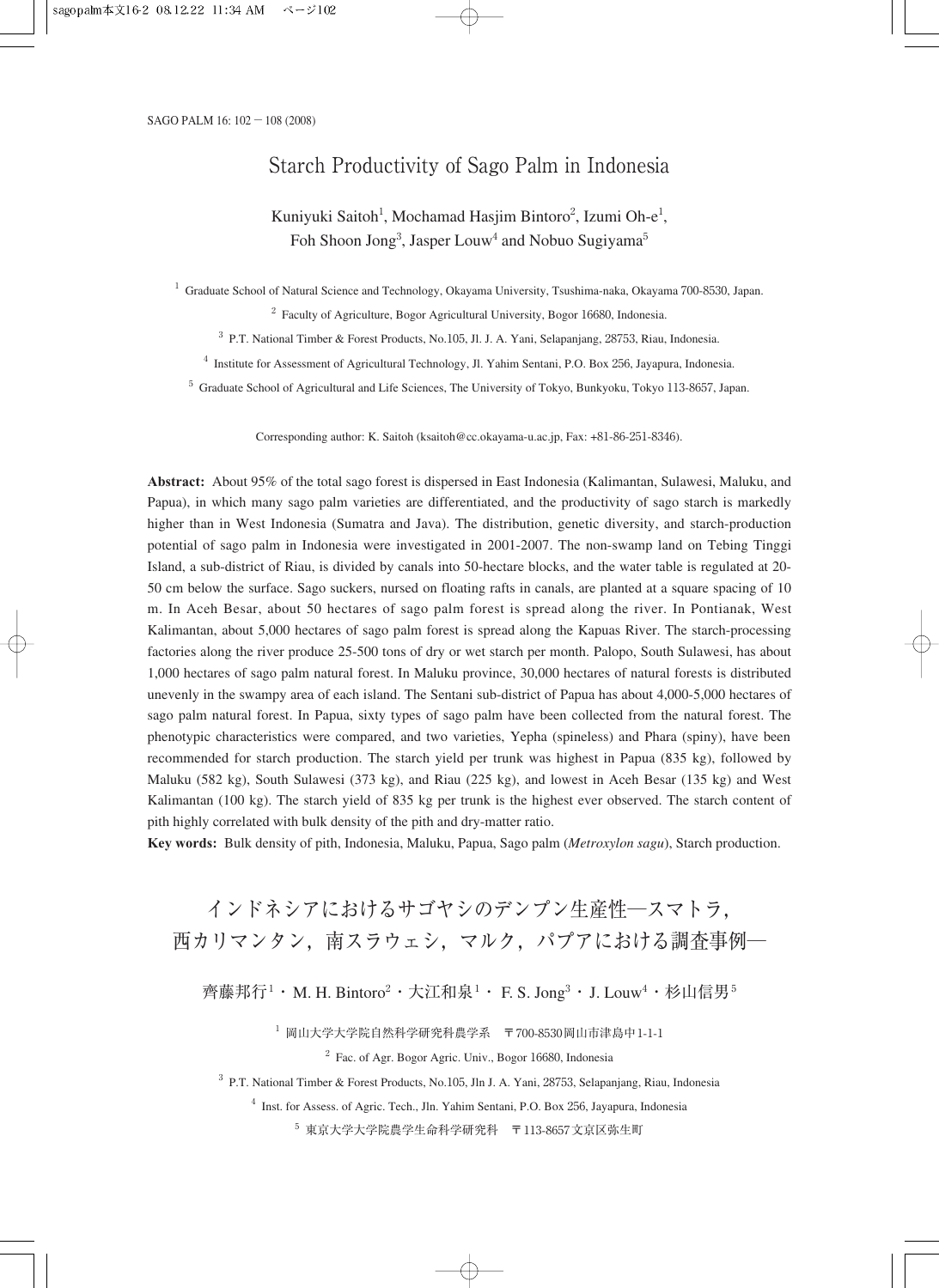**要旨:** インドネシアにおけるサゴヤシ林の約95% がインドネシア東部(カリマンタン, スラウェシ, マルク,パプア)に分布しており,この地域で多くの変種が分化したと考えられている.この地域の サゴヤシ林ではインドネシア西部(スマトラ,ジャワ)に比べてデンプン生産性が著しく高いことが 知られている.そこで,インドネシアにおけるサゴヤシの分布と遺伝的多様性,デンプン生産性を 2001年から2007年にかけて調査した.リャウのトゥビンティインギ島では商業的プランテーション栽 培が行われ,水路によって50 haずつに区画された圃場に水上栽培した吸枝が10 m間隔(正方形植) で移植されていた. 調査を行ったアチェ州アチェベサールでは、約50 ha, 西カリマンタン州のポンテ ィアナでは約5,000 ha,南スラウェシ州のパロポでは約1,000 ha のサゴヤシ自然林が河川沿いに広がっ ていた。マルク州では各島々の沼沢地沿いに合計約30,000 ha のサゴヤシ林を有していた.パプアのセ ンタニ (スンタニ) 湖周辺には約4,000-5,000 ha の自然林が広がり, 州の農業試験場では自然林から 60種類のサゴヤシ近縁種または変種を収集して表現形質や成長速度を比較していた. 2種の変種 Yepha (トゲなし), Phara (トゲあり) が推奨されていた. 各調査地で可能な限り開花期に近い1-2個 体(幹立ち後6-10年)を切り倒して調査した幹のデンプン収量はパプア (835kg) で最も高く, 次い で マルク(582kg),南スラウェシ(373kg),リャウ(225kg)の順となり,アチェ(135kg)と西カリ マンタン(100kg)では低かった.髄部デンプン含量は髄の比重および乾物率と密接な相関関係が認 められた.

**キーワード:** インドネシア,サゴヤシ(*Metroxylon sagu*),髄部比重,デンプン生産,マルク,パプア.

#### **Introduction**

Sago palm (*Metroxylon sagu* Rottb.) occupies 2.6 million hectares of land in the world (Flach 1983). Most of it (2.4 million hectares) grows in Papua, Indonesia and Papua New Guinea as wild or natural forest, and these natural resources have been scarcely exploited. Sago palm has great potential as a source of food for the people living near the forest and as a raw material for food industries (Bintoro 2002). The distribution, genetic diversity, and starch-production potential of sago palm in Indonesia were investigated in 2001-2007. Yamamoto (2006) previously described the folk varieties of sago palm in Indonesia and observed a significant variation in palm starch yield of from 68 to 700 kg per tree (n=68) at seven locations in Indonesia and Malaysia. Although some research locations overlap and not many palms were sampled in comparison with Yamamoto's report, we focused on the vertical profiles of the log weight and starch content of the trunk.

#### **Materials and Methods**

A field survey, including a questionnaire survey

and interviews with the farmers and employees of the sago-starch factory, was carried out at the six research locations: Tebing Tinggi, sub-district of Riau; Pontianak District of West Kalimantan; Sentani subdistrict of Papua; Palopo, Luwu District of South Sulawesi Aceh Besar, Aceh Province of Sumatora; and Maluku Province, from 1991 to 1997. At each location, one or two sago palm trees were cut down, and the trunks were cut into logs 50 or 100 cm long. After the measurement of trunk and pith diameters, 100 mL of pith was sampled using a stainless cylinder every 50 cm from the base to the top of the trunk. All samples were weighed and oven-dried at 80°C for over 48 hours and then reweighed. The samples were ground in a mill, and the starch content was determined with a Food Analysis Kit (J.K. International Co., Ltd.); the starches in sample solution were hydrolyzed by amyloglucosidase, and D-glucose was enzymatically determined with hexokinase and glucose-6-phosphate dehydrogenase. The yield of starch from the trunk was shown as a sum of the amount of starch in each log (the pith volume multiplied by the pith starch content).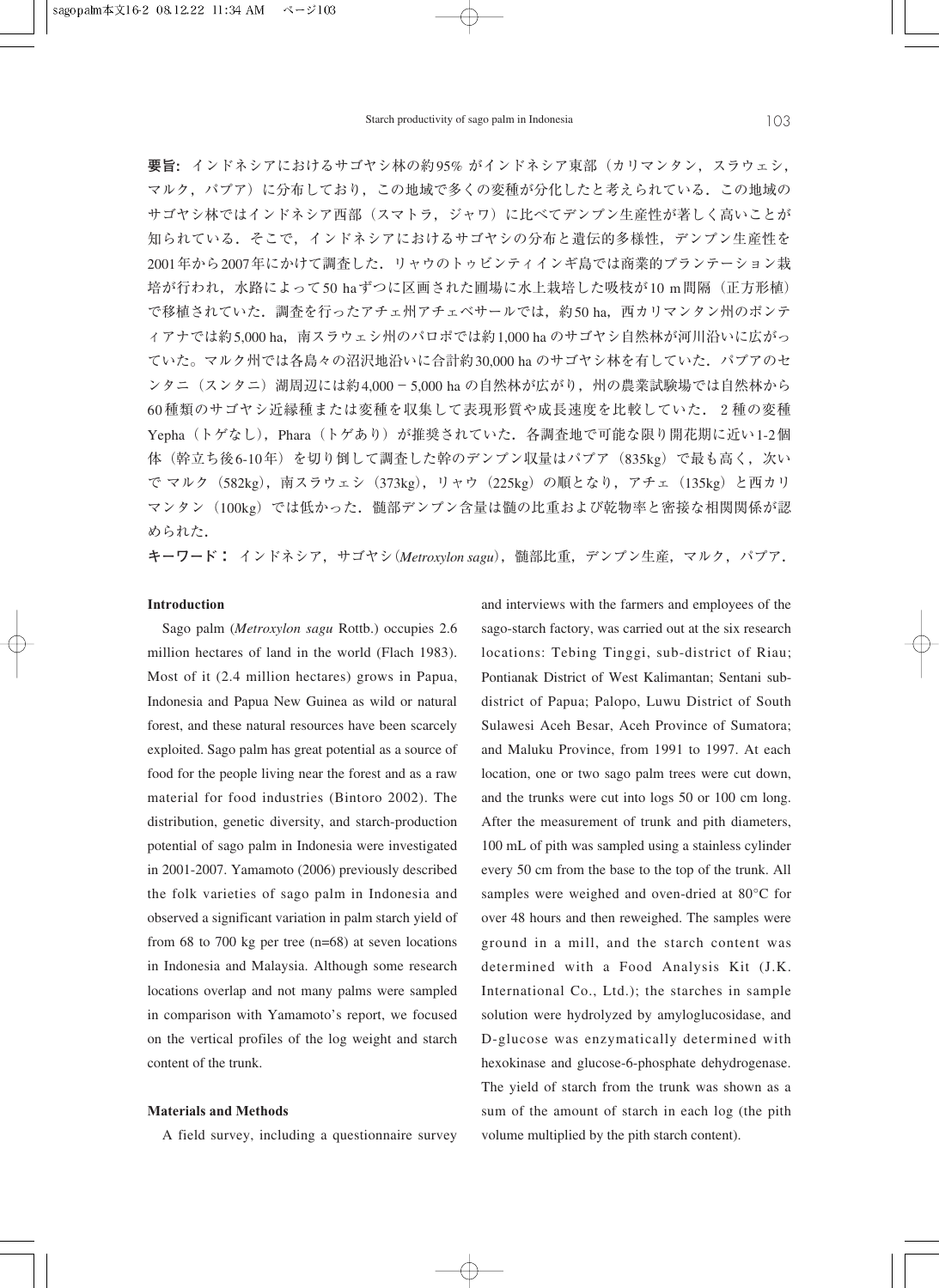#### **Results and Discussion**

#### **1. Sago palm cultivation in Tebing Tinggi subdistrict of Riau (Jong 2006)**

The cultivation area of sago palm doubled, and starch production increased 2.5 times during the 1990s' exporting for sales in Cirebon, West Java. P.T. National Timber & Forest Products (PTNT) began establishing a 20,000-hectare commercial plantation (Fig. 1A) on Tebing Tinggi Island with deep peat soil in 1996. The scale and management techniques were reported previously (Jong 2001, 2006). Over 12,000 hectares of land has been planted, at a rate of 2,000 hectares per year. The non-swamp land was divided by canals into blocks of 50 hectares, and the water table was regulated at 20-50 cm below the surface. An unknown spiny folk variety has been used, and suckers nursed on floating rafts in canals were planted in the field at a square spacing of 10 m. After weeding, fertilizing, and sucker thinning, one sucker is allowed to develop further at a desired interval of 18 months. Modernized processing factories are now under construction.

Yamamoto et al. (2007) reported that the efficiency of sago starch extraction using the traditional method was about 50% in Tebing Tinggi Island. This indicates that if modernized factories are introduced into this area, the efficiency and starch production are expected to double.

## **2. Utilization of natural forest of sago palm in Pontianak District of West Kalimantan**

About 5,000 hectares of sago palm forests is spread along the Kapuas River (Fig. 1B). All grow naturally, in contrast with that in Sarawaku, Malaysia, where the sago palm plantation area is expanding. Major varieties are Bemban (higher starch yield), Buntal, and Pulut, and these varieties are spineless. We were not able to find sago palm just before anthesis, which has the highest starch content. Many sago palm trees were harvested far before flowering, when the trunk shows the highest starch content, in order to receive cash under the shortage of log supply. The thick trunk (300- 350 kg per 10 m) is obtained from the sago palm grown inland, but the thin trunk (100-200 kg per 10 m) is obtained from the sago palm grown near the river.

The small-, medium- (Fig. 1C), and large-scale factories along the river have respective starch production capacities of 20-25 t, 40-60 t, and 500 t per month (potentially 2,000 t). Rotating raspers were used to extract starch. The starch was recovered by sedimentation, and dry starch was obtained by sun drying. Dry starch was processed into rice noodles sold for 1,350 Rupiah per kilogram (Dec. 2002). The large-scale factory refined the wet starch, which was bought from the small factory for 600 Rupiah per kg, to dry starch, which was sold for 1,700 Rupiah to a Java company (Dec. 2002).



**Fig. 1.** Photos of sago palm utilization in Indonesia. A: Commercial sago palm plantation in

Riau.

B: Sago forest along Kapuas River in West Kalimantan.

C: Medium-size starch processing factory.

D: Sago forest around Sentani Lake in Papua.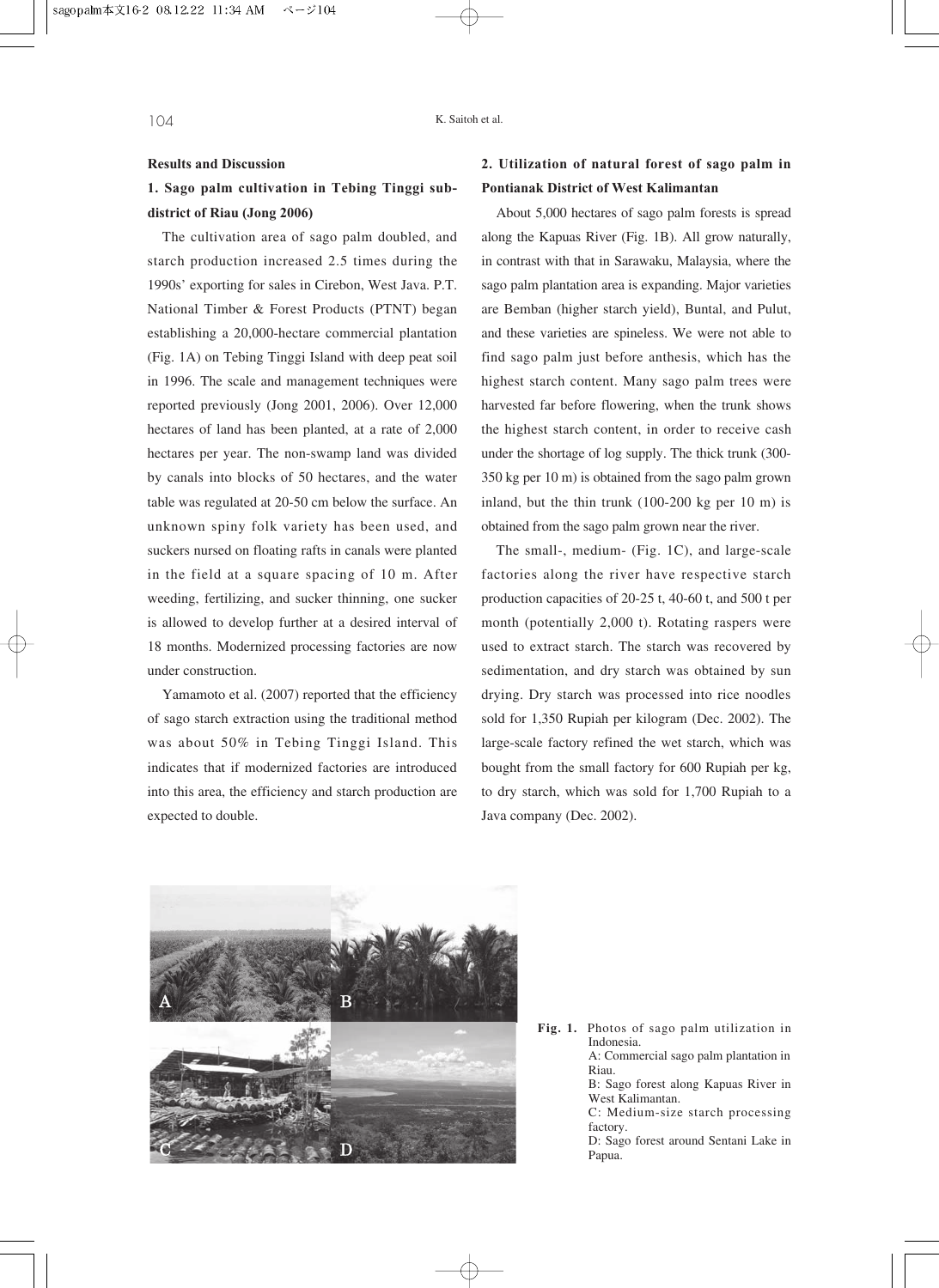

**Fig. 2.** Photos of sago palm and processing.

- E: Upper part of sago palm trunk (Para) cut down at Sentani sub-District containing 835 kg of starch.
- F: Traditional starch extraction procedure in Papua
- G: Sago starch is the staple food in Papua (Papeda).



**Fig. 3.** Recommended sago palm varieties, Yepha (left) and Para (right), at the collection field of the Institute for Assessment of Agricultural Technology in the Sentani sub-District of Papua.

#### **3. Utilization of natural forest of sago palm in Sentani sub-district of Papua**

Even today, wet sago starch is the staple food (Papeda, Fig. 2G) for the people living near the swampy area. In Papua, about 80% of the total food consumed is imported from another region. There are about 4,000-5,000 hectares of natural sago palm forests around the Sentani Lake (Fig. 1D). According to the production statistics of Papua in 2002, the harvested area, starch production (probably wet), and yield were 255 hectares, 6,375 tons, and 25 tons per hectare, respectively. This yield record of sago palm is as high as that of cassava in India (26.3 tons per hectare) on a freshtuber-weight basis (FAO 2007). The Institute for Assessment of Agricultural Technology in the Sentani sub-District of Papua collected 60 types of sago palm germplasm from the natural forest of Papua, and their phenotypic characteristics have been compared (Limbongan 2007, Bintoro 2008). Two types are recommended for starch production, i.e., Yepha (spineless, Fig. 3, left) and Para (spiny, Fig. 3, right). Each variety has two ecotypes, which produce white and red starches called Yepha Hongleu and Yepha Hongsay, and Para Hongleu (Fig. 2E) and Para Hongsay, respectively. Wet sago starch is sold for 1,000-1,500 Rupiah per kilogram at the market (Dec. 2003). A rotating rasper is used for crushing the pith, but it is washed and the starch extracted by hand by women (Fig. 2F).

### **4. Utilization of natural forest of sago palm in Aceh Besar**

In Aceh Besar, with about 100 hectares of sago palm (unknown spineless folk variety) forest spread around the swampy

area (Fig. 4H), sago palm was used as animal feed and was often distributed near the house for the utilization of leaflets and petioles for the roof. We visited Aceh in Dec. 2005, when the damage from the tsunami disaster on Dec. 26, 2004, still remained.

## **5. Utilization of natural forest of sago palm in South Sulawesi**

Near Palopo, Luwu District of South Sulawesi, about 1,000 hectares of sago palm natural forest (spineless variety, Molat, Fig. 4I) is spread in the swampy area along the Teluk Bone Bay. The natural sago forest has been rapidly replaced by rice paddy field. Wet sago starch was sold at 1,000-1,500 Rupiah per kilogram at the rural market (Dec. 2004). Sago starch is eaten as a traditional staple food (Kapurung), prepared like papeda. Bagea, a sweet cookie made from sago starch, was also sold at the city market.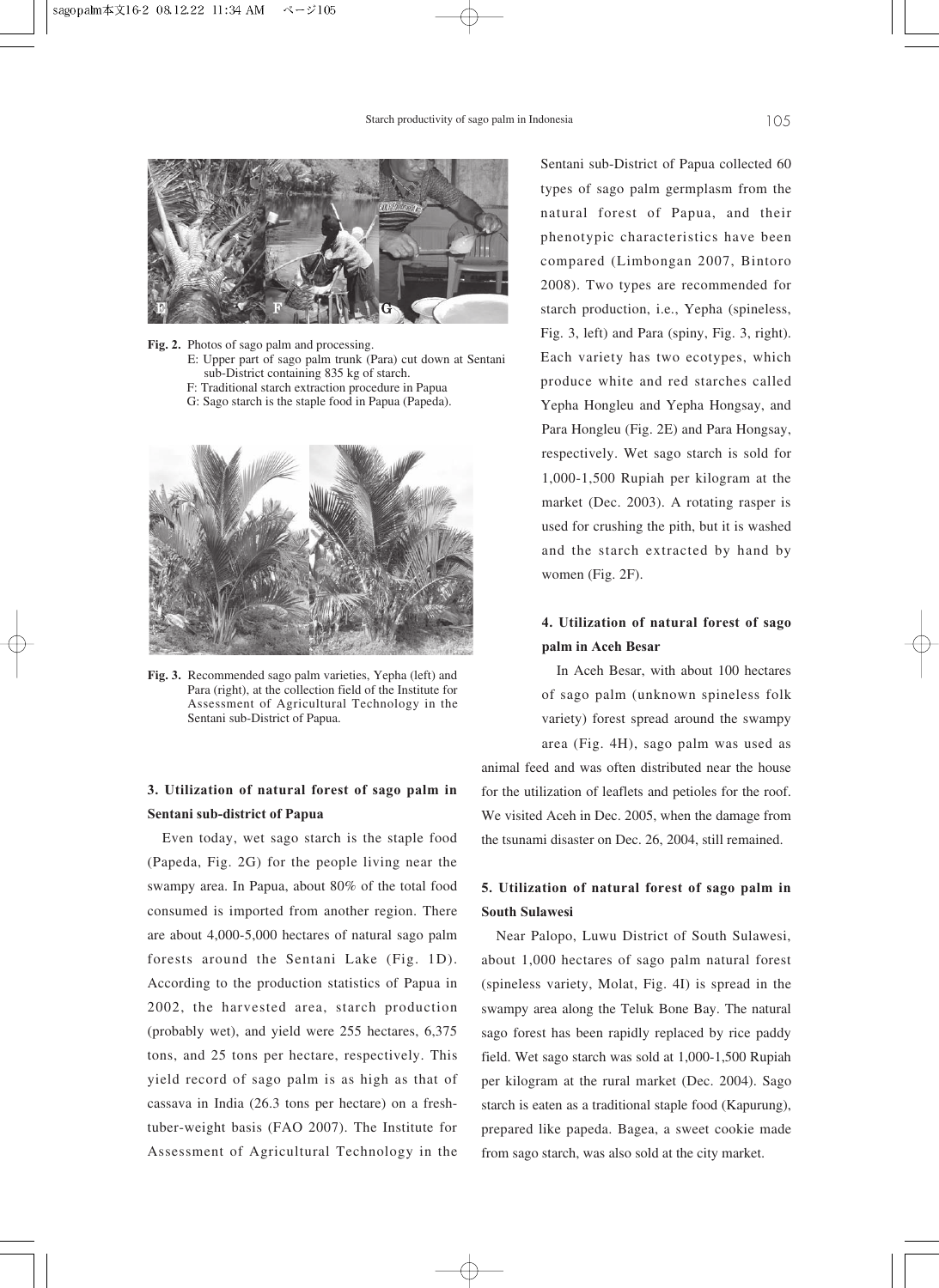

- **Fig. 4.** Sago palm forest and photos related to sago palm in Indonesia
	- H: Natural sago palm forest in Aceh Besar.

I: Natural sago palm forest was made up of mostly Molat variety in South Sulawesi.

J: Provincial government supports the sago settlement sharing the 30 hectares of sago palm forest in Ambon.

K: The monument of the sago palm near the church in West Serum.

# **6. Utilization of natural forest of sago palm in Maluk**

In Maluku province, 30,000 hectares of natural forest is unevenly distributed in the swampy area of each island, and sago starch is rapidly being replaced as a main staple food (papeda) by rice. Sago lempen is a preserved food in the rural area of Maluku, made from sago starch baked in a square-shaped unglazed pan on the fire. In Ambon, the provincial government supports the sago settlement sharing the 30 hectares of sago palm forest (Fig. 4J), and

the United Nations Industrial Development Organization (UNIDO) has been developing appropriate technology for purification of sago dry starch and making new snacks and sweets. In Eti village, West Serum, protestant missionaries help save people from starvation by teaching them how to extract the starch from the sago palm trunk (Fig. 4K). Although Yamamoto (2006) confirmed five varieties (Tuni, Ihur, Makanaru, Ikau, and Morat) in Ambon and Serum, we identified four varieties excepting Ikau and newly recognized one variety, Duri Rotan, which is probably the same as the Rotan introduced as a variety in Southeast Sulawesi by Yamamoto (2006).

### **7. Comparison of starch productivity among locations**

The mean, maximum, and minimum daily temperatures were almost the same in the six locations, but the precipitation was lowest in Banda Aceh (Table 1). The length, thickness, and weight of sago palm trunk were greater in the decreasing order of Papua, Ambon, South Sulawesi, Riau, Aceh Besar, and West Kalimantan (Table 2). The starch yield per trunk was highest in Papua (835 kg), followed by

**Table 1.** Climate factors at the research locations.

| Factor                | Banda Aceh | Tebing<br>Tinggi | Pontianak | Watam-<br>pone* | Ambon | Jayapura |
|-----------------------|------------|------------------|-----------|-----------------|-------|----------|
| Mean Temp. (°C)       | 27.2       | 27.6             | 27.5      | 27.1            | 26.8  | 27.1     |
| Max. Temp. (°C)       | 32.2       | 31.9             | 32.0      | 30.9            | 29.8  | 31.7     |
| Min. Temp. (°C)       | 22.7       | 23.4             | 22.9      | 23.3            | 23.8  | 22.5     |
| Pricipitation<br>(mm) | 1029       | 1762             | 2145      | 2003            | 1852  | 1853     |
|                       |            |                  |           |                 |       |          |

Data sources are different by site and item (http://www.worldclimate.com/). \*: South Sulawesi.

**Table 2.** Comparisons of trunk weight, starch content, and starch yield of sago palm among six locations.

|                             | <b>Trunk</b>     |      | Pith              |       | Starch   |       | Starch |
|-----------------------------|------------------|------|-------------------|-------|----------|-------|--------|
| Location                    | weight<br>length |      | diameter volume   |       | content  |       | yield  |
|                             | (m)              | (kg) | (c <sub>m</sub> ) | (L)   | $(DW\%)$ | (g/L) | (kg)   |
| Riau (Tebing tinggi island) | 10.5             | 1059 | 37.5              | 1177  | 69.3     | 218   | 253    |
| Papua (Jayapura)            | 11.5             | 2502 | 56.7              | 2917  | 72.9     | 280   | 834    |
| West Kalimantan (Pontianak) | 6.5              | 871  | 49.6              | 794   | 57.5     | 122   | 100    |
| South Sulawesi (Palopo)     | 11.5             | 2035 | 48.0              | 2000  | 62.3     | 168   | 373    |
| Aceh Besar (Malaka)         | 6.5              | 754  | 39.3              | 8.50  | 50.2     | 160   | 135    |
| Ambon (Central Maruku)      | 18.0             | 2473 | 44.9              | 28.59 | 68.3     | 198   | 582    |

Data was the mean of 1-3 sago palm trunk in each location.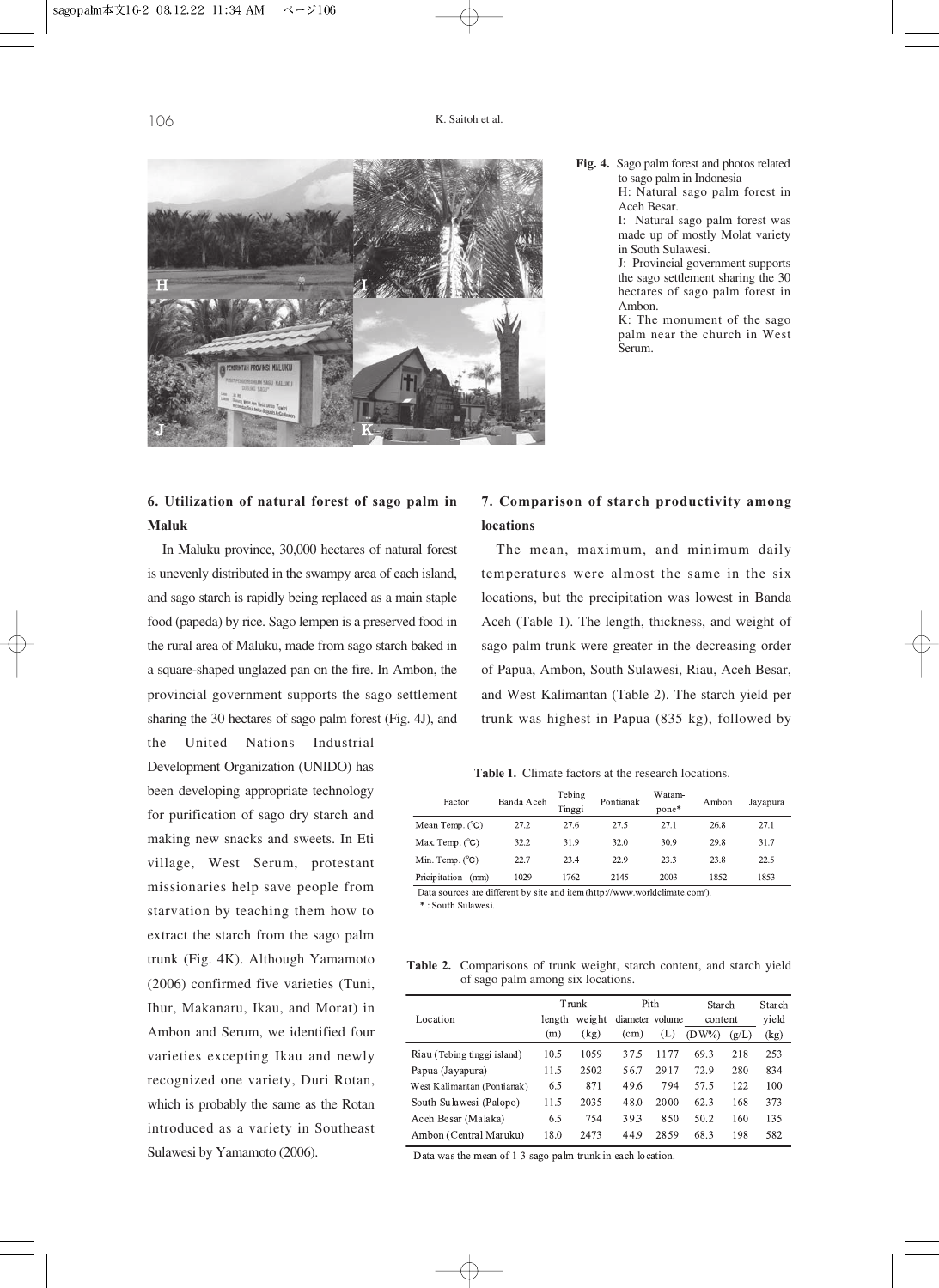Maruku (582 kg), South Sulawesi (373 kg), and Riau (253 kg), and lowest in Aceh Besar (135 kg) and West Kalimantan (100 kg). The starch yield of 835 kg per trunk was higher than the various assessments of yield (160-550 kg) in different locations (Oates 2002; Yamamoto 2006). As reported by Yamamoto (2006), the varietal diversity was wider, and the per-trunk starch yield higher, in the eastern part of Indonesia – especially in Papua, which is considered to be the centre of diversity of *M. sagu* – than in the western part of Indonesia.

The fresh weight of log (kg  $m^{-1}$ ) was lightest at the top of the trunk and heaviest at three to five meters below the top in Riau, Ambon, South Sulawesi, and especially Papua (Fig. 5). However, it was heaviest near the base of the trunk in West Kalimantan and Aceh Besar, where the sampled palms were younger (6 or 8 years old) than in the other locations. The reason that the fresh weight of log near the top was two or three times heavier in Papua than in the other locations was not clear. The highest starch content was obtained near the base of the trunk in Riau, Aceh Besar, and West Kalimantan, from the upper part of

![](_page_5_Figure_3.jpeg)

**Fig. 5.** Vertical profile of log weight every one meter from the base of the sago palm trunk.

![](_page_5_Figure_5.jpeg)

**Fig. 6.** Vertical profile of starch content of pith every one meter from the base of the sago palm trunk.

the trunk in Ambon, South Sulawesi, and from a slightly higher portion of the trunk in Papua (Fig. 6). Shimoda et al. (1994) reported that starch content was highest at the base in the younger trunk, but at the middle of the trunk just before anthesis. The starch content of 313 g  $L^{-1}$  in Ambon and 310 g  $L^{-1}$  in Papua was higher than the 300 g  $L^{-1}$  reported by Flach and Schuiling (1989). The starch content of pith highly correlated with bulk density of the pith (Fig. 7) and dry-matter ratio (dry weight / fresh weight) (Table 3). This implies that the starch content is simply

![](_page_5_Figure_8.jpeg)

**Fig. 7.** The relationship between bulk density of the pith and starch content of sago palm at different heights of the trunk in six locations in Indonesia.